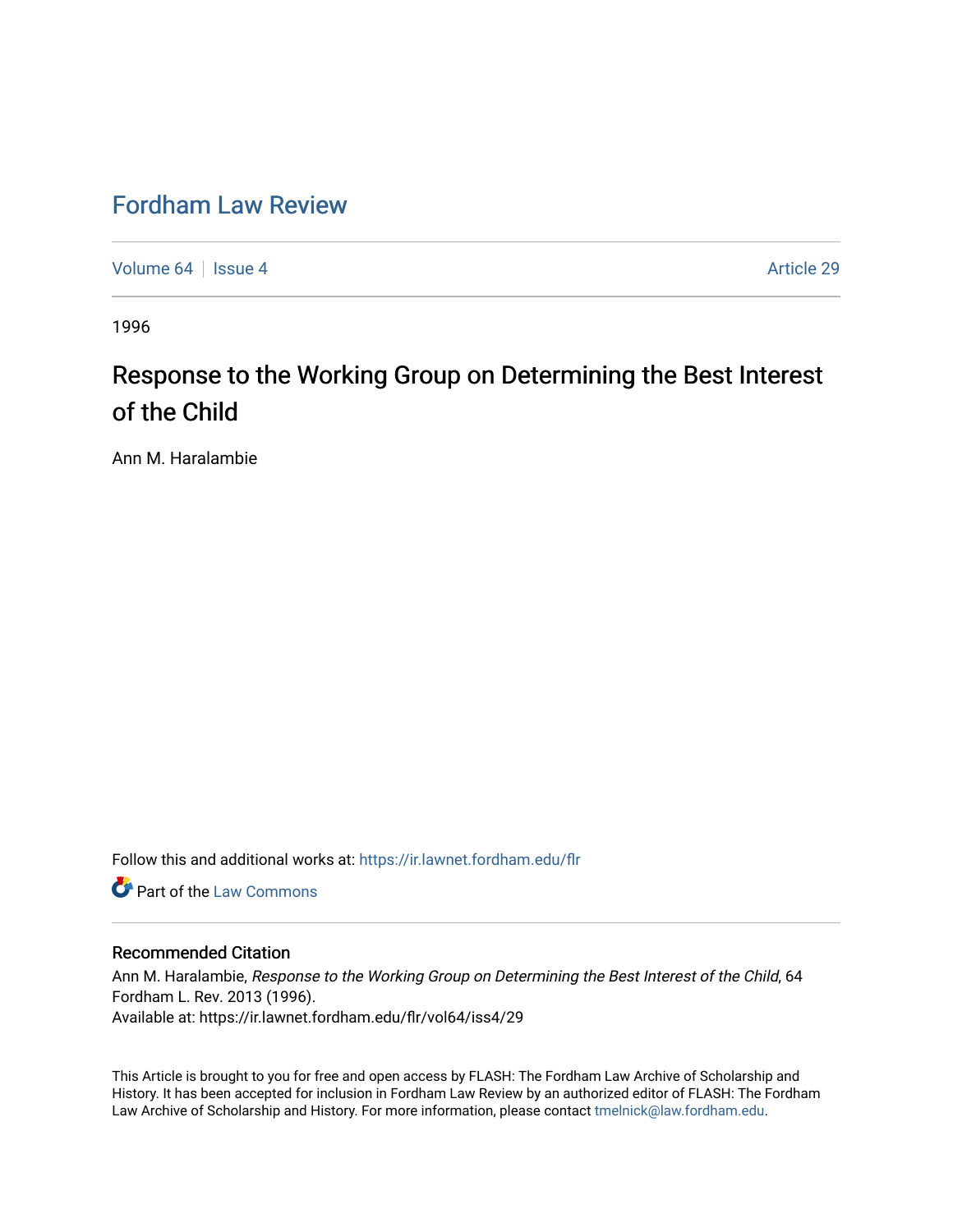### Response to the Working Group on Determining the Best Interest of the Child

### Cover Page Footnote

Ann M. Haralambie is a certified domestic relations specialist in Tucson, Arizona, with a practice limited to family and juvenile law. She is the author of several books, including the Child's Attorney: A Guide to Representing Children in Custody, Adoption, and Protection Cases, published in 1993. She is a former president of the National Association of Counsel for Children and the liaison from the American Bar Association Family Law Section to the American Bar Association Center on Children and the Law.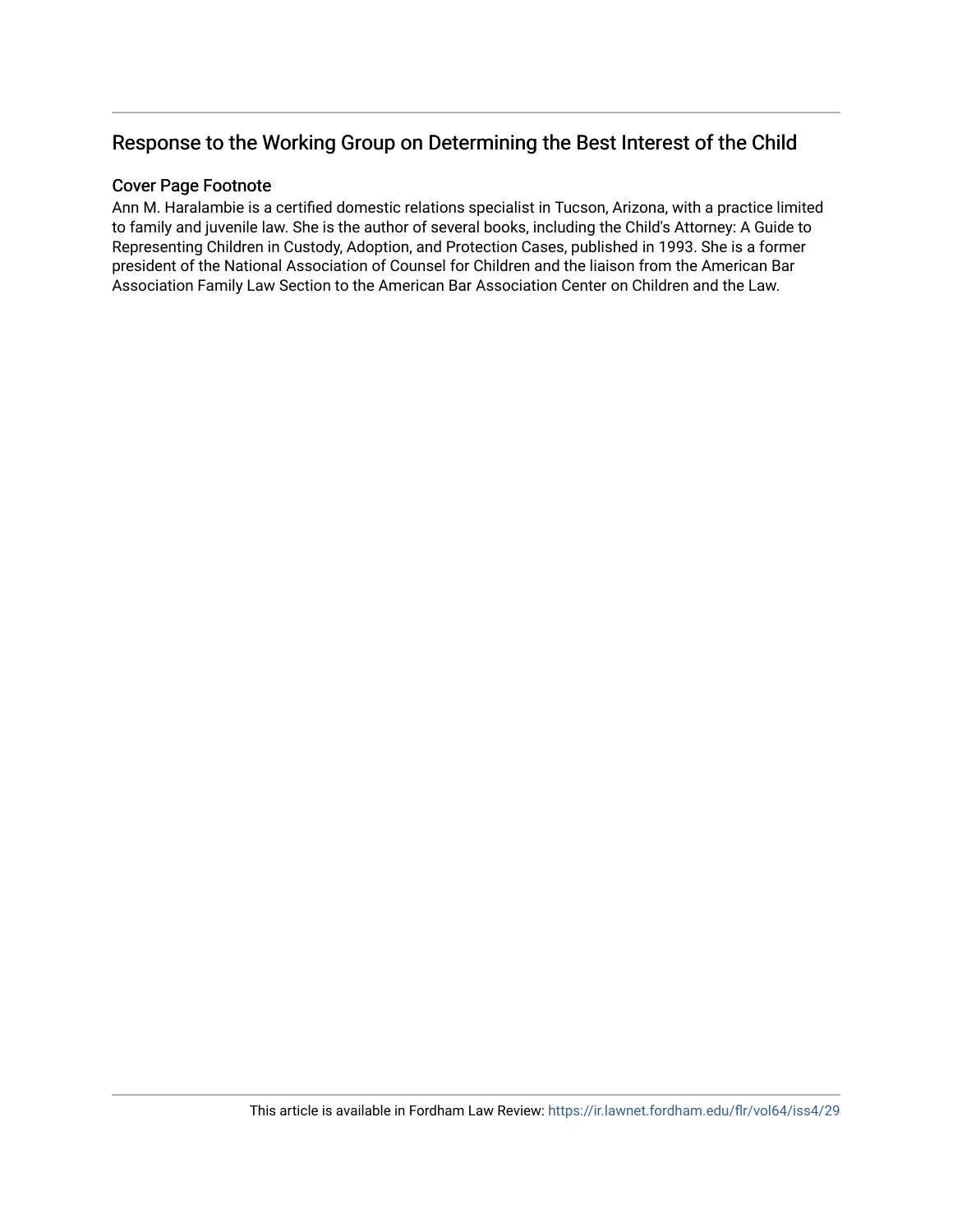### **RESPONSE TO THE WORKING GROUP ON DETERMINING THE BEST INTEREST OF TIE CHILD**

#### *Ann* M. *Hdralambie\**

**T HE** consensus reached at the Fordham Conference on Ethical Issues in the Legal Representation of Children articulated a subtle but profound change in the "best interests" debate of the past two decades. Previously the debate involved two camps: those proposing that lawyers must advocate the child's position based on the child's expressed wishes and those proposing that lawyers must advocate the child's position based on the lawyer's independent determination of what was in the child's best interests. Often commentators and practitioners designated these competing roles as "attorney" or "counsel" for the former and "guardian *ad litem"* for the latter.

In the 1990s, the legal community has shown a tendency to distance itself from and even reject a paternalistic model of the subjectively driven guardian *ad litem.* Taken to its logical conclusion, this trend led to the adoption of standards by the American Academy of Matrimonial Lawyers' ("AAML Standards") that preclude lawyers from acting as subjectively driven guardians *ad litem* in custody cases. Where the child client is unable to provide direction, the lawyer may not advocate any position at all.<sup>2</sup> The AAML Standards view children as either "impaired" or "unimpaired,"3 with the child's lawyer taking a position in the case generally only as directed by the unimpaired client.4 The notion of an all-or-nothing impaired/unimpaired status, however, has been criticized as lacking an empirical basis.<sup>5</sup> Further, the ramifications of the AAML Standards deny the "impaired" child

*4. Id. §§* 2.3-2.4.

Ann M. Haralambie is a certified domestic relations specialist in Tucson, Arizona, with a practice limited to family and juvenile law. She is the author of several books, including The Child's Attorney: A Guide to Representing Children in Custody, Adoption, and Protection Cases, published in 1993. She is a former president of the National Association of Counsel for Children and the liaison from the American Bar Association Family Law Section to the American Bar Association Center on Children and the Law.

<sup>1.</sup> American Academy of Matrimonial Lawyers, Representing Children: Standards for Attorneys and Guardians ad Litem in Custody or Visitation Proceedings (1995) [hereinafter AAML Standards]. 2. **Id.** §§ 2.7-2.13.

<sup>3.</sup> ld. §§ 2-2.2.

*<sup>5.</sup> See, e.g.,* Proposed American Bar Association Standards of Practice for Lawyers Who Represent Children in Abuse and Neglect Cases, 29 Fain. L.Q., Fall 1995, at 375, 379 [hereinafter ABA Draft Standards] (stating in the comment to Standard B-3 that "these standards reject the concept that any disability must be globally determined"); Ann M. Haralambie & Deborah L. Glaser, *Practical and Theoretical Problems with the AAML Standards for Representing "Impaired" Children,* J. Am. Acad. Matrim. Lawyers (forthcoming 1996) (on file with *Fordham Law Review).*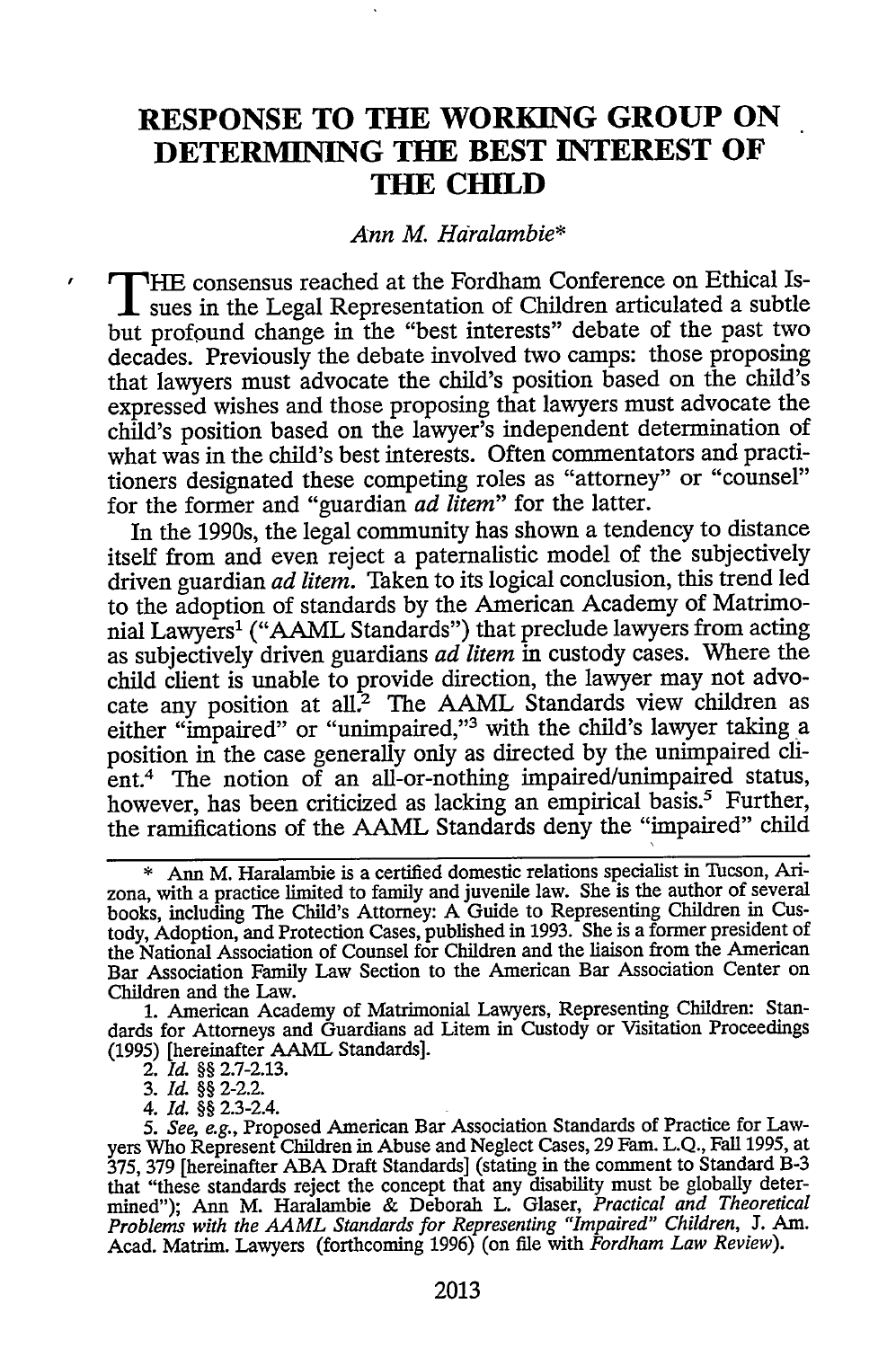any advocacy at all, radically modifying the expectations of a lawyer's role as zealous advocate.

The proposed **ABA** Standards of Practice for Lawyers Who Represent Children in Abuse and Neglect Cases ("ABA Draft Standards") provide that to the extent that the child client cannot or will not express a preference, the lawyer should determine and advocate the **cli**ent's legal interests.<sup>6</sup> The Working Group on Determining the Best Interest of the Child also used the term "legal interests" to limit the range of issues about which the lawyer should advocate.7

While child advocates have objected to being denied the right (and perceived duty) to advocate positions for even very young clients,<sup>8</sup> they have also had to acknowledge their discomfort at being expected to determine the client's position in the absence of direction from the child or any expertise in evaluating the child's best interests.9 Critics of lawyers serving in a guardian *ad litem* role have pointed out that such independent determination of interests is antithetical to the traditional role of lawyers and threatens the rule of law.10 Commentators are now generally in agreement that the lawyer's subjective opinions, biases, values, and life experiences constitute inappropriate bases for determining the child's positions.<sup>11</sup>

Some commentators have suggested 'that specialized training may equip children's lawyers to determine the child's position based on more objective criteria, even in the absence of direction from the

*9. See Report of the Working Group on Determining the Best Interest of the Child,* 64 Fordham L. Rev. 1347, 1349 (1996) [hereinafter *Report-Determining Child's Best Interest].*

10. *See, e.g., AAML* Standards, *supra* note 1, § 2.7 cmt. (arguing that a lawyer advocating her "own preferred outcome in the name of the child's best interests" poses a "most serious threat"); Martin Guggenheim, *A Paradigm for Determining the Role of Counsel for Children,* 64 Fordham L. Rev. 1399, 1416 (1996) (noting that a child client's rights are not necessarily advanced when the lawyer advocates what she perceives to be the child's best interests).

11. *See, e.g.,* Ann M. Haralambie, *The Role of the Child's Attorney in Protecting* the Child Throughout the Litigation Process, 71 N.D. L. Rev. (forthcoming 1996) (arguing that an attorney's subjective view of the child's best interests is an inappropriate standard) (on file with *Fordham Law Review*); J *tent of Best Interests in Client-Directed Lawyering for Children in Child Protective Proceedings,* 64 Fordham L. Rev. 1505, 1525-27 (1996) (criticizing the total discretion model of child representation).

<sup>6.</sup> ABA Draft Standards, *supra* note 5, at 381 (Standard B-4(1)-(2)).

<sup>7.</sup> Recommendation IV(B)(3)(a) of the Conference defined "legal interest" as "any interest that the legal proceeding has authority to address." *Recommendations of the Conference on Ethical Issues in the Legal Representation of Children,* 64 Fordham L. Rev. 1301 (1996) (part IV.B.3.a) [hereinafter *Recommendations of the Conference].*

*<sup>8.</sup> See, e.g.,* Katherine Hunt Federle, *The Ethics of Empowerment" Rethinking the Role of Lawyers Interviewing and Counseling the Child Client,* 64 Fordham L. Rev. 1655, 1696-97 (1996) (arguing that children are "rights holders" and may make rights<br>claims that should be treated seriously); Haralambie & Glaser, *supra* note 5 (arguing<br>that children under the age of 12 may be capable o that children under the age of 12 may be capable of decision making and should not be presumed "impaired").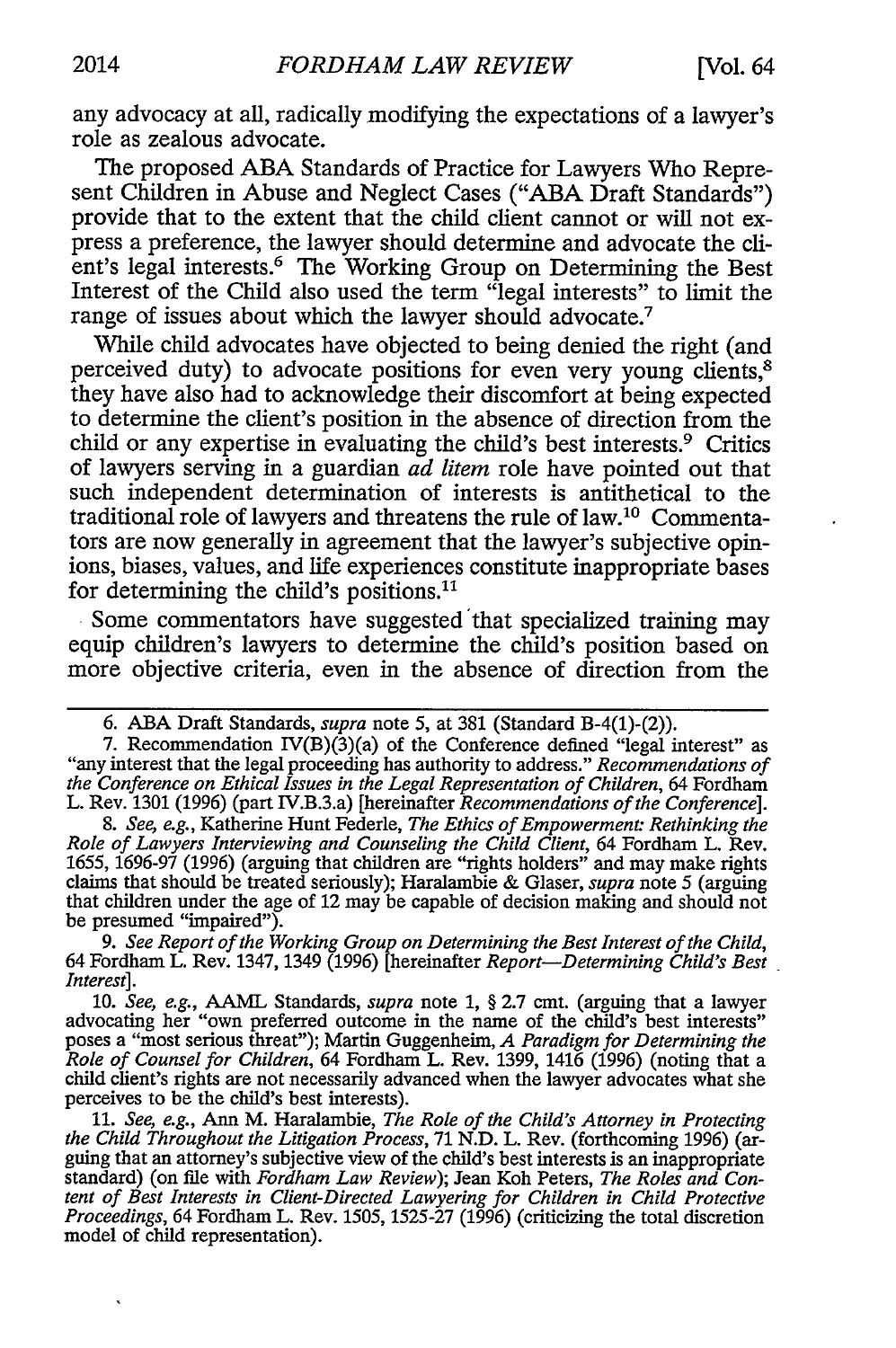child. 12 But such training, while it may improve the quality of the substituted choices made, does not answer the fundamental question about whether substituted decision making is a proper role for a lawyer *qua* lawyer. Further, the historical debate has questioned whether and to what extent the lawyer can represent a child as both "counsel" and "guardian *ad litem,"'13* potentially conflicting roles mandated by some judicial appointments, state statutes, and case law.<sup>14</sup>

12. *See, e.g.,* Haralambie, *supra* note 11; ABA Draft Standards, *supra* note 5, § B-5 & cmt.; *Report-Child's Best Interests, supra* note 9, at 1349 (recommending specialized training); *Report of the Working Group on Determining the Child Client's Capacity to Make Decisions,* 64 Fordham L. Rev. 1339, 1341 (1996) (mandating training to enable the lawyer to evaluate the child's capacity to make decisions).

13. *See* Martha L. Fineman, *The Role of Guardians ad Litem in Custody Contests, in* Who Speaks for the Children? The Handbook of Individual and Class Child Advocacy 81, 85 (Jack C. Westman ed., 1991); Ann M. Haralambie, The Child's Attorney: A Guide to Representing Children in Custody, Adoption, and Protection Cases 24-35 (1993); Donald T. Kramer, 1 Legal Rights of Children § 2.25 (2d ed. 1994); Stephen W. Bricker, *Children's Rights: A Movement in Search of Meaning,* 13 U. Rich. L. Rev. 661, 666-67 (1979); Catherine M. Brooks, *When A Child Needs a Lawyer,* 23 Creighton L. Rev. 757, 759 (1990); Howard Davidson, *Child Advocacy,* 74 A.B.A. J., Dec. 1988, at 119, 119; Howard A. Davidson, *The Child's Right to be Heard and Represented in Judicial Proceedings,* 18 Pepp. L. Rev. 255, 264 (1991); Donald N. Duquette & Sarah H. Ramsey, *Representation of Children in Child Abuse and Neglect Cases: An Empirical Look at What Constitutes Effective Representation,* 20 U. Mich. J.L. Ref. 341, 351-53 (1987); Jinanne S.J. Elder, *The Role of Counsel for Children: A Proposal for Addressing a Troubling Question,* 35 Boston B.J., Jan./Feb. 1991, at 6, 6; Brian **G.** Fraser, *Independent Representation for the Abused and Neglected Child: The Guardian Ad Litem,* 13 Cal. W. L. Rev. 16, 28 (1976); Rebecca H. Heartz, *Guardians Ad Litem in Child Abuse and Neglect Proceedings: Clarifying the Roles to Improve Effectiveness,* 27 Fam. L.Q. 327, 334 (1993); Jacqueline A. Jacobs, *Incompetent Clients, 2* Geo. J. Legal Ethics 305, 309 (1988); Linda L. Long, *When the Client is a Child: Dilemmas in the Lawyer's Role,* 21 J. Fain. L. 607, 609-11 (1982-83); Angela D. Lurie, Note, *Representing the Child-Client: Kids are People Too: An Analysis of the Role of Legal Counsel to a Minor,* 11 N.Y.L. Sch. **J.** Hum. Rts. 205, 220-21 (1993); Robyn-Marie Lyon, Comment, *Speaking for a Child: The Role of Independent Counsel for Minors,* 75 Cal. L. Rev. 681, 689-93 (1987); Louis I. Parley, *Representing Children in Custody Litigation,* J. Am. Acad. Matrim. Law., Winter 1993, at 45, 46-47; Sarah H. Ramsey, *Representation of the Child in Child Protection Proceedings: The Determination of Decision-Making Capacity,* 17 Fam. L.Q. 287, 287-88 (1983); James R. Redeker, *The Right of an Abused Child to Independent Counsel and the Role of the Child Advocate in Child Abuse Cases,* 23 Vill. L. Rev. 521, 539-42 (1978); Marvin Ventrell, *The Child's Attorney,* 17 Fam. Advoc. 73, 76 (1995); Marvin R. Ventrell, *Rights & Duties: An Overview of the Attorney-Child Client Relationship,* 26 Loy. U. Chi, **L.J.** 259-60 (1995); Shannan Wilber, *Independent Counsel for Children,* 27 Faro. L.Q. 349, 353 (1993); *cf.* Hillary Rodham, *Children Under the Law,* 43 Harv. Educ. Rev. 487, 495 (1973) (noting the lack of consensus among lawyers regarding the rights of children and the lawyer's role).

14. *See, e.g., In re* Marriage of Bamthouse, 765 P.2d 610, 612 (Colo. Ct. App.) (approving attorney's conduct in recommending against following the child's wishes), *cert. denied,* 490 U.S. 1021 (1988); *In re* Marriage of Kramer, 580 P.2d 439, 443-45 (Mont. 1978) (reversing district court award of custody that failed to take into account children's wishes but holding that role of appointed attorney is to present children's best interests to the court); *In re* Davis, 465 A.2d 614, 632 (Pa. 1983) (criticizing attorney's lack of representation on behalf of the child but suggesting that the attorney should have submitted the child's preference to the court and explained why he dis-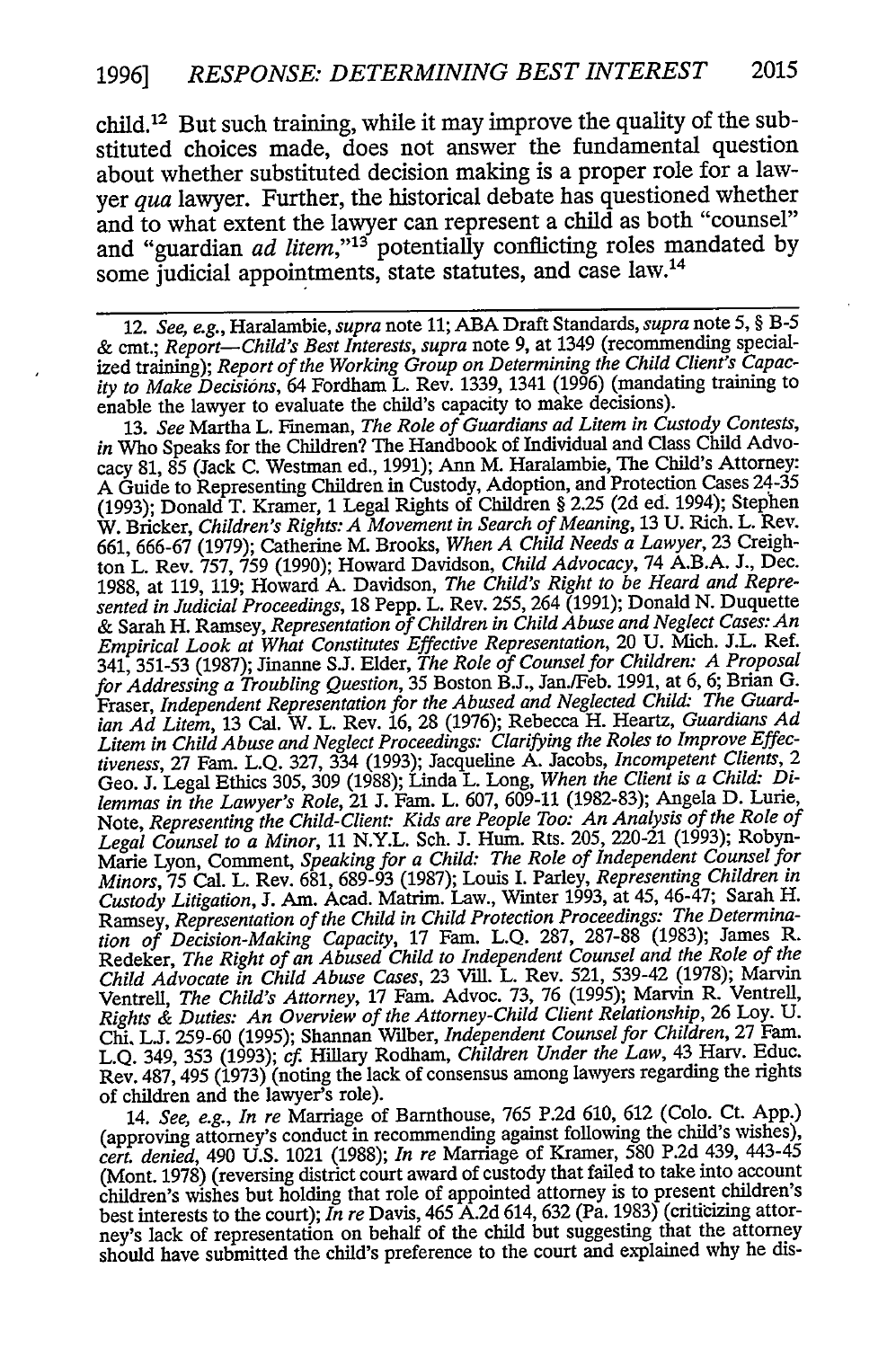Rule 1.14 of the Model Rules of Professional Conduct<sup>15</sup> ("Model Rules") discusses the ethical implications of representing parties under a disability, including the disability of minority. That rule requires lawyers, insofar as is possible, to maintain a normal attorneyclient relationship with a client whose ability, to make adequately considered decisions is impaired. The Model Rules, however, provide no guidance for how to determine that the client is under a disability or how to modify the representation to the extent that it is *not* possible to maintain a normal attorney-client relationship. This lack of guidance has allowed lawyers to embrace a subjective judgment guardian *ad litem* role without any limits on the individual lawyer's discretion, provoking the increasingly critical questioning of the inherent validity of the role' itself.

The Recommendations of the Conference on Ethical Issues in the Legal Representation of Children<sup>16</sup> ("Recommendations") articulate a clear, elegant, and satisfying way of resolving the competing problems. The consensus position rejected the legitimacy of the lawyer's serving in the traditional model role of guardian *ad litem,* with an expectation of subjective decision making accompanying appointment. The lawyer functioning as *lawyer,* however, may determine the position to be advocated for the child to the extent, but only to the extent, that the child is impaired (i.e., "under a disability" in the language of Model Rule  $1.14$ ).<sup>17</sup> The Recommendations thus reject the idea that a child's lawyer is something other than a lawyer acting under traditional ethical mandates. Rather, the Recommendations provide guidance for applying the authority given by Model Rule 1.14

agreed). In his 1988 Supplementary Practice Commentary to New York's Family Court Act, art. 2, § 241, Douglas Besharov wrote: "Even after twenty-five years, the role of 'law guardian' remains ambiguous and subject to controversy. It seems fair to say, though, that the Legislature used the term to denote something other than simply a lawyer for the child and something other than the traditional guardian *ad litem."* N.Y. Jud. Law § 241 (McKinney 1983), Douglas J. Besharov, Practice Commentary, *cited in* Haralambie, *supra* note 13, at 16 n.7. Arkansas requires the child's attorney to perform two potentially conflicting duties: "to represent the best interest of the juvenile and to advocate for the juvenile's articulated wishes." Ark. Code Ann. § 9- 27-316(e)(1) (Michie 1987). Wyoming expects the child's attorney to serve also as guardian *ad litem.* Wyo. Stat. § 14-3-211(a) (1977). The Iowa Supreme Court recog-<br>nized the problem, stating:

We are mindful that in the ordinary lawyer-client relationship, the lawyer's role is not to *determine* the client's interest but to *advocate* the client's interest.... Such a duty may present an ethical dilemma in a juvenile proceeding where the objective is *always* the best interest of the child, not the child's personal objective. We are aware that the unsettled law in this area offers no clear direction to an attorney faced with such a predicament.

*In re* J.P.B., 419 N.W.2d 387, 391 (Iowa 1988).

15. Model Rules of Professional Conduct Rule 1.14 (1983) [hereinafter Model Rules].

16. *Recommendations of the Conference, supra* note 7, part I.

17. Model Rules, *supra* note 15, Rule 1.14 (1983).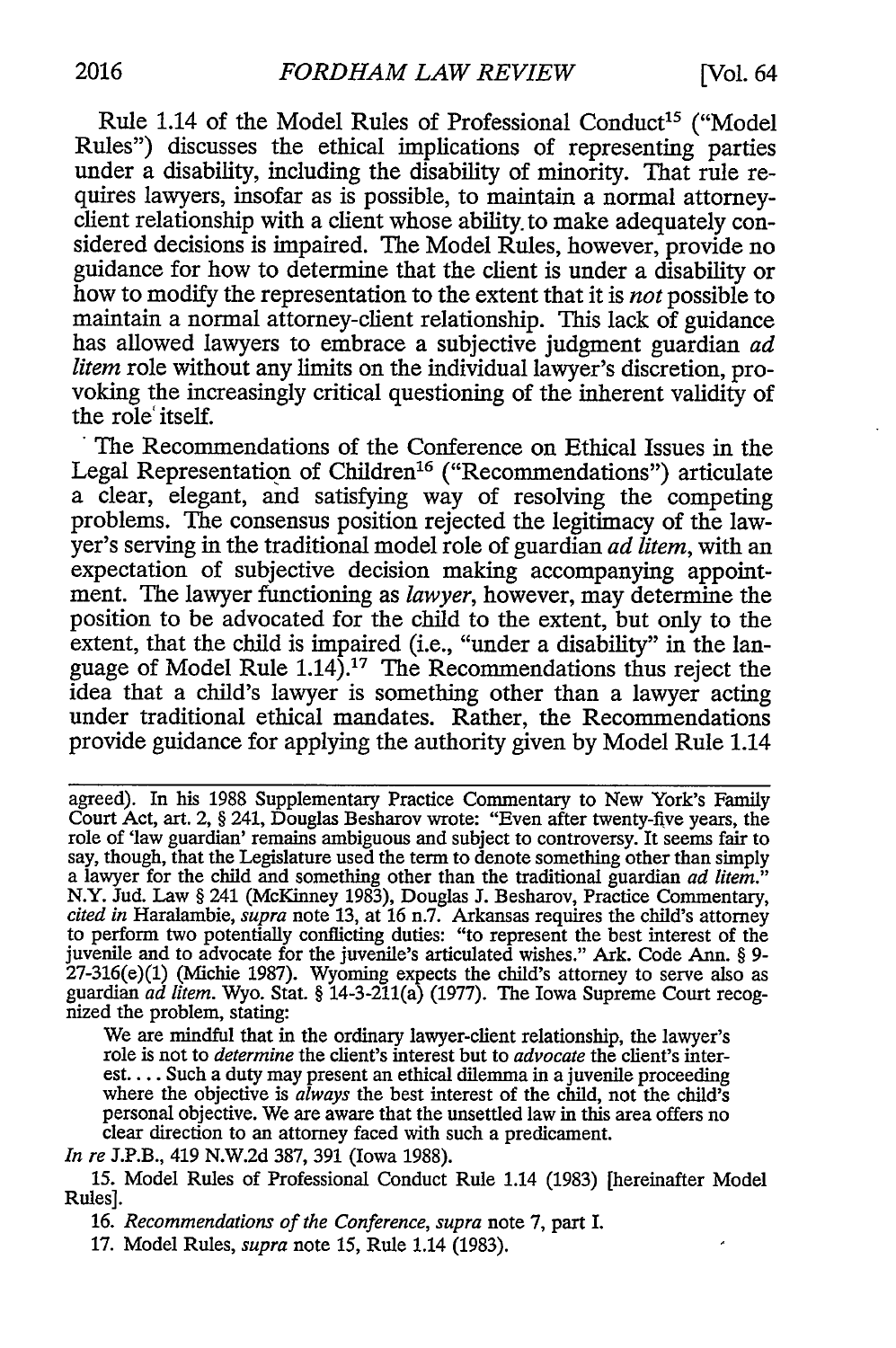to make some independent determinations on behalf of the child client.

The *Report of the Working Group on Allocation of Decision Making* provides for an advocacy role even for a lawyer who represents preverbal children.<sup>18</sup> The *Report of the Working Group on Determining the Child's Capacity to Make Decisions* sets forth a rigorous process by which the lawyer determines a position. That process starts with the assumption of a client-directed determination and seeks to limit the lawyer's discretion in substitute decision making, rather than to expand it. Lawyers will be able to apply the process in a reasonably objective manner, answering the critics who are concerned with unbridled discretion in child advocates.

In practice, if the child's lawyer has spent the time necessary to understand the child's needs *from the child's perspective* and to establish rapport with the child, the range of what constitutes the child's best available legal interests will be acceptably narrowed. Further, most children will be receptive to the lawyer's recommendations, precluding the much discussed conflict between the child's expressed position and his or her best interests.

The bottom line in determining the child client's best legal interests is taking the time to plumb the context of the child's life and to consider the ramifications of each alternative position as seen through the child's eyes. Adults can too easily pontificate about a child's best interests while ignoring the day-to-day effect of those decisions in the child's life. A child's priorities are deserving of respect, at least by that child's lawyer. For some, a certain degree of physical maltreatment or neglect may be far outweighed by the importance of other benefits of life with the family: affiliation, continuity of environment, proximity to friends, activities, and school, availability of pets, and other needs that the family meets.

Implicit in the less paternalistic view of the role of the child's lawyer is the need for judges to be judges, and to make independent decisions based on statutory and case law criteria. A judge cannot merely defer to the recommendations of the child's lawyer, any more than he or she can delegate decision making to the social worker or evaluator. If the strength of the adversary process lies in the full presentation and consideration of different points of view, then giving a greater voice to the child should not impair either fact finding or decision making.

The Fordham Conference on Ethical Issues in the Legal Representation of Children has strengthened the position of those who would give children a meaningful voice in the legal matters concerning them. It has also required a newly articulated rigor in limiting the discretion of the child's lawyer. It may seem paradoxical that at a time when the

<sup>18.</sup> *Report of the Working Group on Allocation of Decision Making*, 64 Fordham L. Rev. 1325, 1334 (part IV).